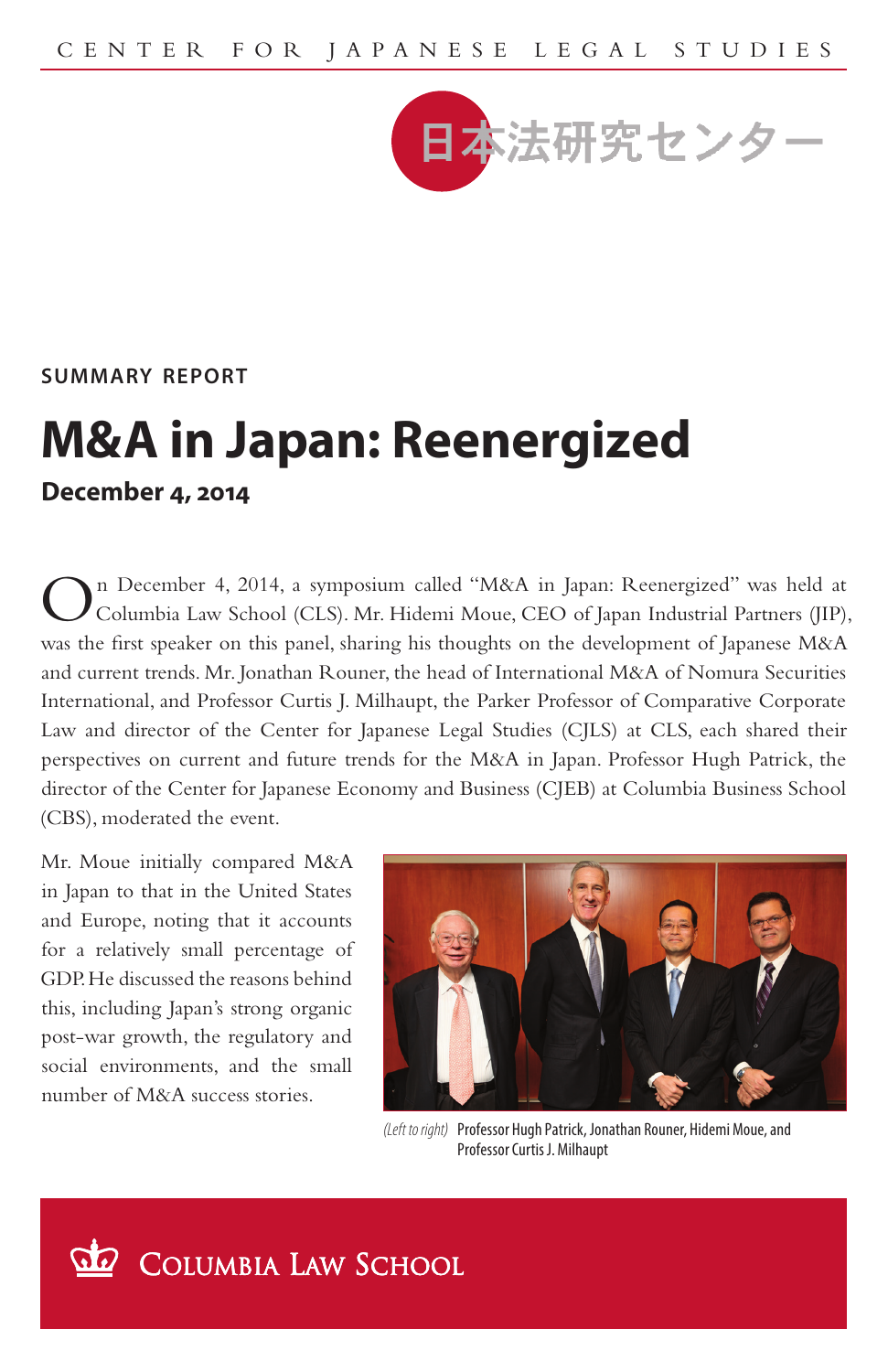Despite the current state, Mr. Moue said that potential for change exists. Twenty years of stagnant economic growth, emerging cases of successful turnarounds, and increasing awareness from senior management of the need to change all are contributing to an increase in M&A activity. Further, the aging of Japanese society is pushing institutional investors to seek both better equity returns and improved corporate governance.



Hidemi Moue

Mr. Moue then discussed case studies. He cited Japan Airlines (JAL) as an example of a successful corporate turnaround. He also mentioned Suntory, Takeda, Shiseido, and Lixil as examples of companies in which

top management came from outside of the firms, as opposed to the typical practice of promoting top management from within.

Mr. Moue concluded by describing the opportunity for private equity (PE) in Japan. He said that a confluence of factors is creating an opportunity. However, he cautioned that PE funds must be supported by some percentage of domestic investors in order to build better credibility as the asset class develops in Japan.

Mr. Rouner then shared his views. He echoed Mr. Moue's thoughts on the history of domestic M&A, and then focused on the role of outbound acquisitions by Japanese firms. He pointed out that growth in outbound transactions has been concentrated within the past five years, and



Jonathan Rouner

cited the need for growth and new technologies, products, and markets as reasons for this trend.

Mr. Rouner noted how many iconic trading concerns such as Mitsui, Mitsubishi, Itochu, Sumitomo, and Marubeni have been very active outbound investors. While in the past these firms focused on acquiring small, minority stakes, more recently they've shifted to buying controlling stakes on a much larger scale. He also mentioned how the government has begun to support M&A through bilateral financing institutions such as the Development Bank of Japan and the Japan Bank for International Cooperation.

Mr. Rouner finished with a description of the elements unique to Japanese M&A. Transaction types are characterized by acquisitions rather than divestitures. Valuation methods tend to focus on intrinsic methodologies and less on market-based approaches. Finally, he emphasized that timing considerations are important because the process for Japanese corporates tends to be lengthier and requires heavier diligence.

Professor Milhaupt commented next. He began by noting that the legal obstacles thought to hinder M&A in the 1990s and early 2000s had been eliminated, but that M&A remains at a comparatively low level in Japan when viewed in the international context. He suggested that complacency by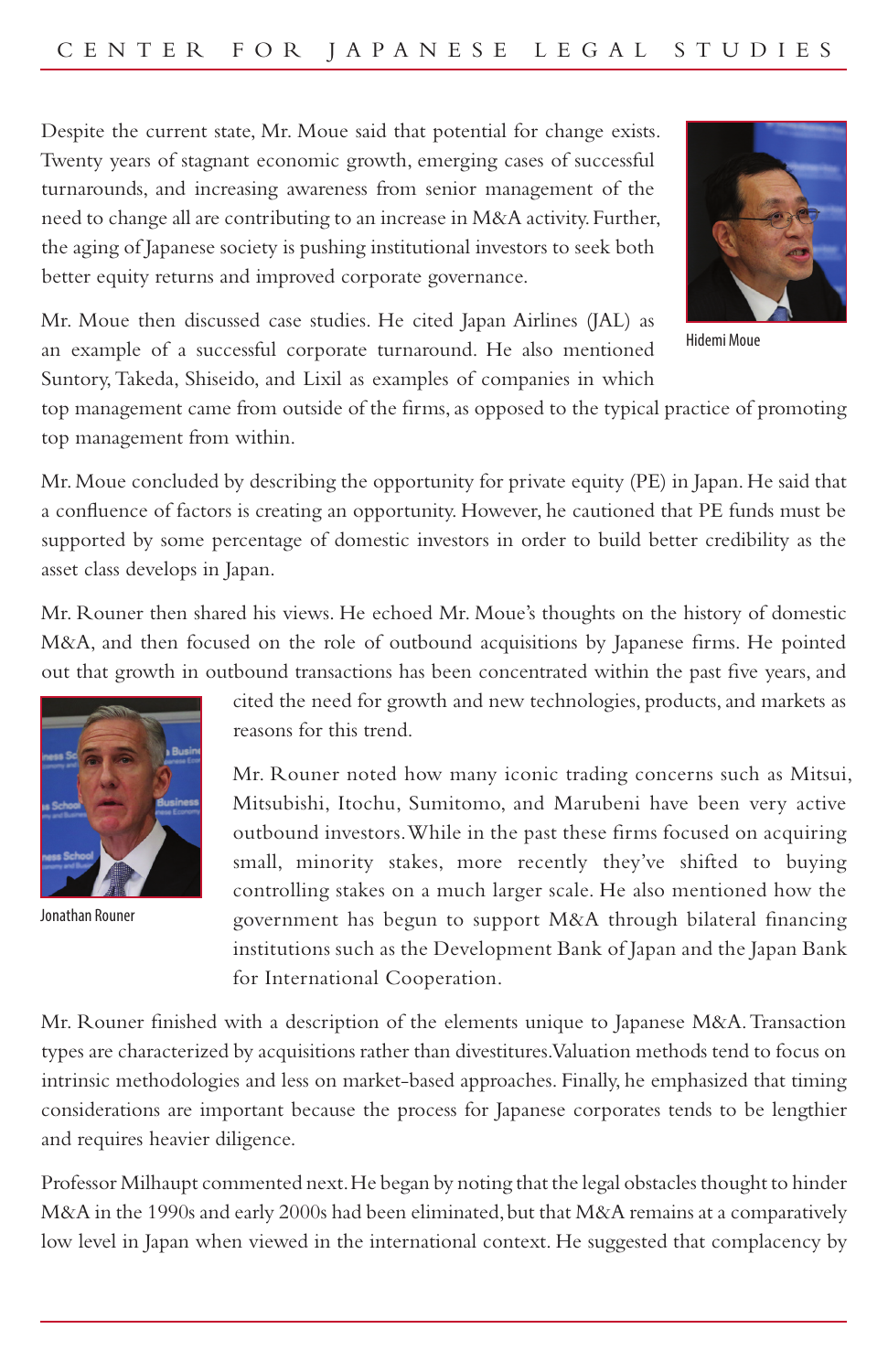institutional investors, labor market rigidities, and the poor strategies of some takeover attempts to date may still be dampening the market. Professor Milhaupt predicted that future growth in M&A could result from the need to realize higher returns on equity, a gradual increase in the number of independent directors, and the sheer need for corporations to make use of the trillions of dollars in cash they are holding. He pointed to two recent institutional developments that may be significant: 1) the promulgation of a Stewardship Code for Japanese institutional investors, which encourages active, constructive engagement with corporate management to increase corporate value; and 2) the pending promulgation of a Corporate Governance Code that will require Japanese firms to either have a specified number or percentage of independent directors or to explain why they do not. Finally, Professor Milhaupt lamented the fact that hostile M&A attempts have thus far been unsuccessful in Japan, and suggested that the potential for such transactions (however small) would be healthy for Japanese corporate governance.

## **Question and Answer Session**



Professor Curtis J. Milhaupt

An audience member opened the Q&A session by inquiring about the difference between M&A and venture capital (VC) activity in Japan. Mr. Moue responded that while PE is tough, VC is even tougher. Though there have been some attempts to induce entrepreneurship, there has not been much success. He emphasized that Japan needs people more willing to take on the risk of starting a new firm.

The next questioner asked how Japanese firms investing abroad manage foreign employees and provide the appropriate incentive structures. Mr. Rouner answered that Japanese corporates focus on well-run companies

with strong management already in place. He suggested that, while cultural differences are a hurdle for any global enterprise, differences in organizational cultures are paramount; therefore, successful examples occur when two firms have similar organizational cultures.

An audience member next asked how Japanese firms increase firm value. Mr. Moue responded that he invests for a longer period of time, initially concentrating on the cost structure and then focusing on improving revenue. Professor Patrick offered a follow-on question about how sellers respond to cost cutting by PE buyers and how JIP handles these situations. Mr. Moue said that he evaluates the size of a business and the number of employees necessary; he will only take on the number of people required and will leave the others at the parent company.



Professor Hugh Patrick

Marshall Sonenshine, an adjunct professor at CBS, offered his thoughts and sought commentary. He said that 25 years ago Japanese firms tended